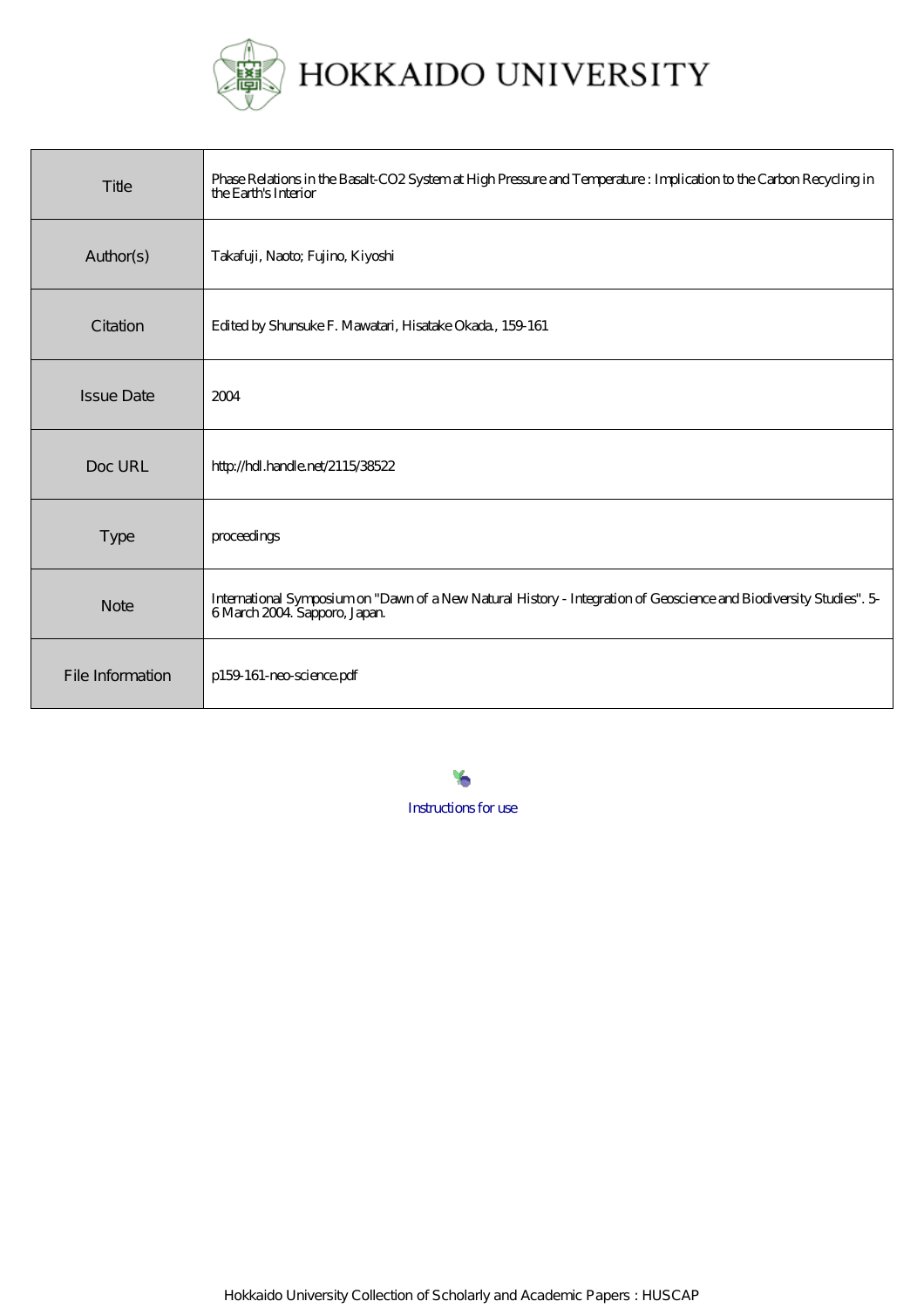# Phase Relations in the Basalt-CO<sub>2</sub> System at High Pressure and Temperature: Implication to the Carbon Recycling in the Earth's Interior

Naoto Takafuji<sup>1</sup> and Kiyoshi Fujino<sup>2</sup>

' COE for Neo-Science of Natural History, Graduate School of Science, Hokkaido University, Sapporo 060-0810, Japan ~Division of Earth and Planetary Sciences , Graduate School of Science, Hokkaido University, Sapporo 060-0810, Japan

# ABSTRACT

The decarbonation reaction MgCO<sub>3</sub> (magnesite) + SiO<sub>2</sub> (stishovite)  $\rightarrow$  MgSiO<sub>3</sub> (perovskite) + CO<sub>2</sub> has been examined experimentally at 32 GPa and 2000–2300 K (corresponding to 870 km depth in the mantle) in a laser-heated diamond anvil cell. This reaction takes place as a candidate for decarbonation of the subducting mid ocean ridge basalts in the Earth's lower mantle. Release of  $CO<sub>2</sub>$ from the subducting slab into the mantle peridotite would form carbonates in the Earth's lower mantle.

Keywords: High pressure, Magnesite, Recycling of carbon

## INTRODUCTION

Carbon dioxide is known as an important greenhouse gas. One of the primary sources for this gas is the mantle. Carbonates play a fundamental role in the recycling of carbon into the Earth's interior via the subducted slab, producing one of the carbon budgets in the entire Earth system. Carbonation reactions for olivine-bearing ultramafic rocks up to 50 GPa have been studied extensively by several workers [e.g., 1-3]. In these assemblages, the carbonation reactions invariably involve olivine or pyroxene reacting with  $CO<sub>2</sub>$  to form carbonate without dissociation into a  $CO<sub>2</sub>$ -bearing assemblage. Contrary to this, in eclogite rocks, Luth [4] experimentally studied the following reaction;

dolomite + 2 coesite  $\rightarrow$  diopside + 2CO<sub>2</sub>

Also, Knoche et al. [5] reported that the reaction

3 magnesite + kyanite + 2 cosite  
\n
$$
\rightarrow
$$
 pyrope + 3CO<sub>2</sub>

between 5 and 11 GPa in a multianvil apparatus.

However, these reactions may not give so large effects on the carbon cycle of the Earth's mantle because coesite is the minor phase in the subducting eclogite rocks. It is not known how this eclogite rocks-CO<sub>2</sub> system behaves at still higher pressures. Eclogite rocks transform into garnetite rocks (Irifune et al. [6]) whose essential mineral assemblage is majorite  $+$  stishovite.

Here, we report a phase relation of  $MgCO<sub>3</sub>$  (magnesite) +  $SiO<sub>2</sub>$  (stishovite) at the lower mantle condition in order to constrain the fate of carbonates carried on the subducted ocean floor.

#### EXPERIMENTAL

A powder mixture of  $\alpha$ -quartz and natural magnesite was used as starting material  $(1:1$  in mol). The sample was mixed with a small amount  $(\leq 10 \text{ wt\%})$ of platinum powder, which works as a laser-radiation absorber. The laser-heated diamond-anvil cell (LHDAC) experiments were carried out at 32 GPa and 2000-2300 K for 30 minutes. The sample was loaded into a 100  $\mu$ m hole in a steel gasket and com-

Mawatari, S. F. & Okada, H. (eds.), Neo-Science of Natural History: Integration of Geoscience and Biodiversity Studies, Proceedings of International Symposium on "Dawn of a New Natural History - Integration of Geoscience and Biodiversity Studies", March 5-6, 2004, Sapporo, pp. 159-161.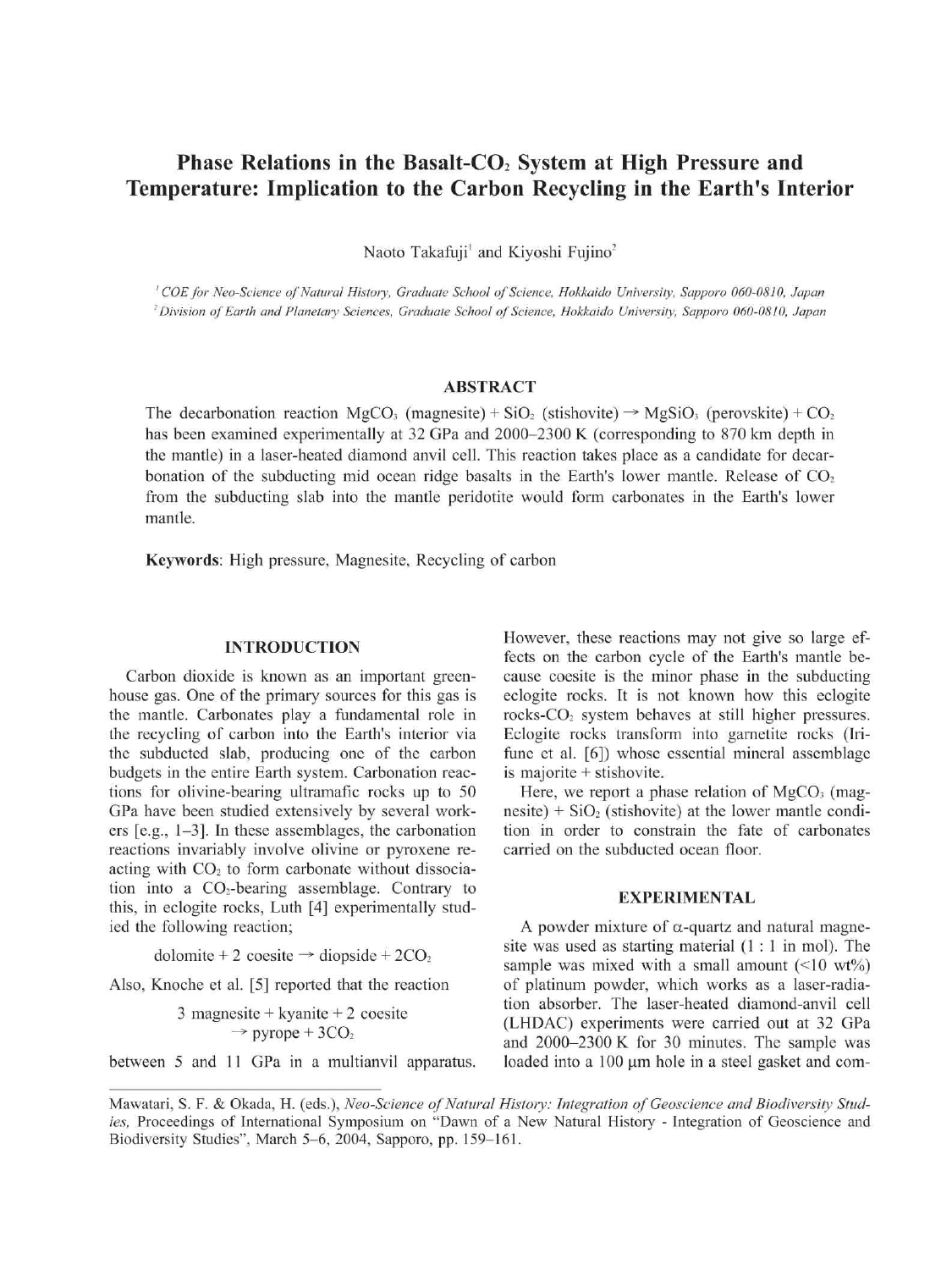

Fig. 1 A TEM image of MgSiO<sub>3</sub> perovskite, SiO<sub>2</sub> stishovite, MgCO<sub>3</sub> magnesite, and Pt platinum recovered from 32 GPa an 2300 K.



Fig. 2 EDS X-ray microanalysis of MgSiO<sub>3</sub> perovskite resulting from the decarbonation process MgCO<sub>3</sub> + SiO<sub>2</sub>  $\rightarrow$  MgSiO<sub>3</sub> + CO<sub>2</sub>. Carbon comes from carbon deposition on the sample.